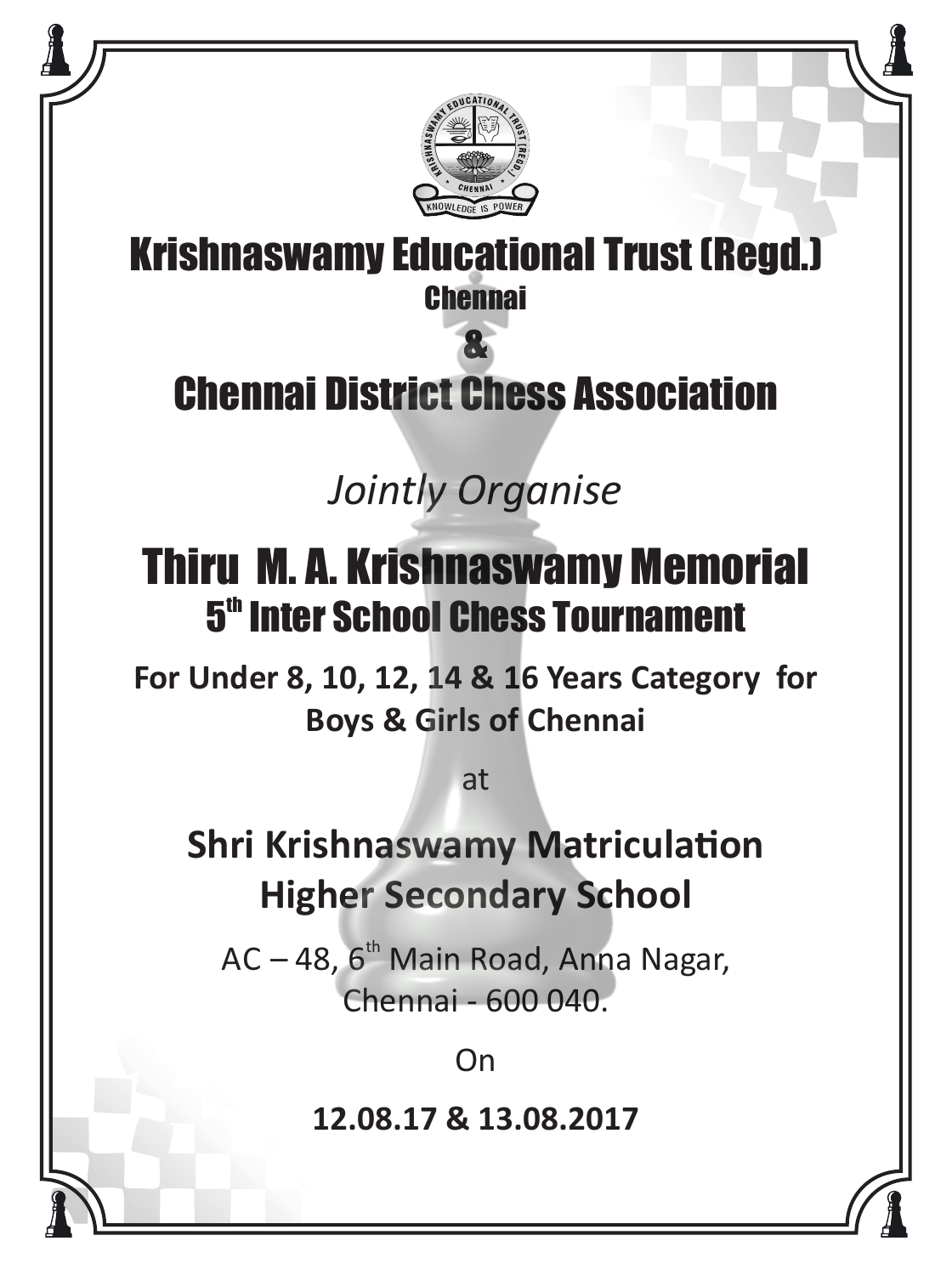### **Rules & Regulations**

- Only Chennai District Registered Players are eligible to participate.
- Players who have not registered, can get registered by paying Rs. 100/for the year  $2017 - 18$ .
- Entry Fee: Rs. 150/- (Rupees One Hundred and Fifty only) for the competition to be sent along with entry form to the school office.
- \* **Prizes : Top 15 players in each category Boys/Girls will be awarded**  Prizes. Participation Certificates will be given to all participants.

## **Last Date for Entry : 10.08.2017**

- Participants must produce copy of Birth Certificate.
- FIDE Rapid Rules in force shall apply.
- \* Age Criterion: For Under 8 Category Players should be born on or after 01.01.2009 ; Under 10 – 01.01.2007 ; Under 12 – 01.01.2005 ; Under 14 – 01.01.2003 ; Under 16 – 01.01.2001.
- Time Control: 30 minutes for each player.
- First Round starts at 10.00 a.m. on 12.08.2017.
- Chess set: Players must bring their own standard chess set.
- Please bring chess clock (if you have).
- Tie Break: Buchholz tie break system will be applied.
- Arbiter's decision is final & binding on all disputes.

### **Prize distribution function on 13.08.2016 at 5.30 p.m.**

Entry form duly filled in along with Entry Fee & CDCA Regn. to be sent to Mr. L. Kannan, P.E.T during School Hours (between 9.00 a.m & 4.00 p.m) on or before 10.08.2016.

94442 01094 **Mr. L. Kannan, P.E.T Mr. Ravikumar** 91765 59480

### **For Further details contact**

**Mr. K. Ganesan Mrs. M. Prema | Ms.G. Saroja, P.E.T** Secretary, CDCA 90952 35224 91599 28925 Joint Secretary, CDCA Shri Krishnaswamy Matriculation 94442 85482 Higher Secondary School, Chief Arbiter Anna Nagar, Chennai - 600 040. E-mail : cdca64@gmail.com Ph: 2621 2977, 2628 2975 E-mail: skmhssan@gmail.com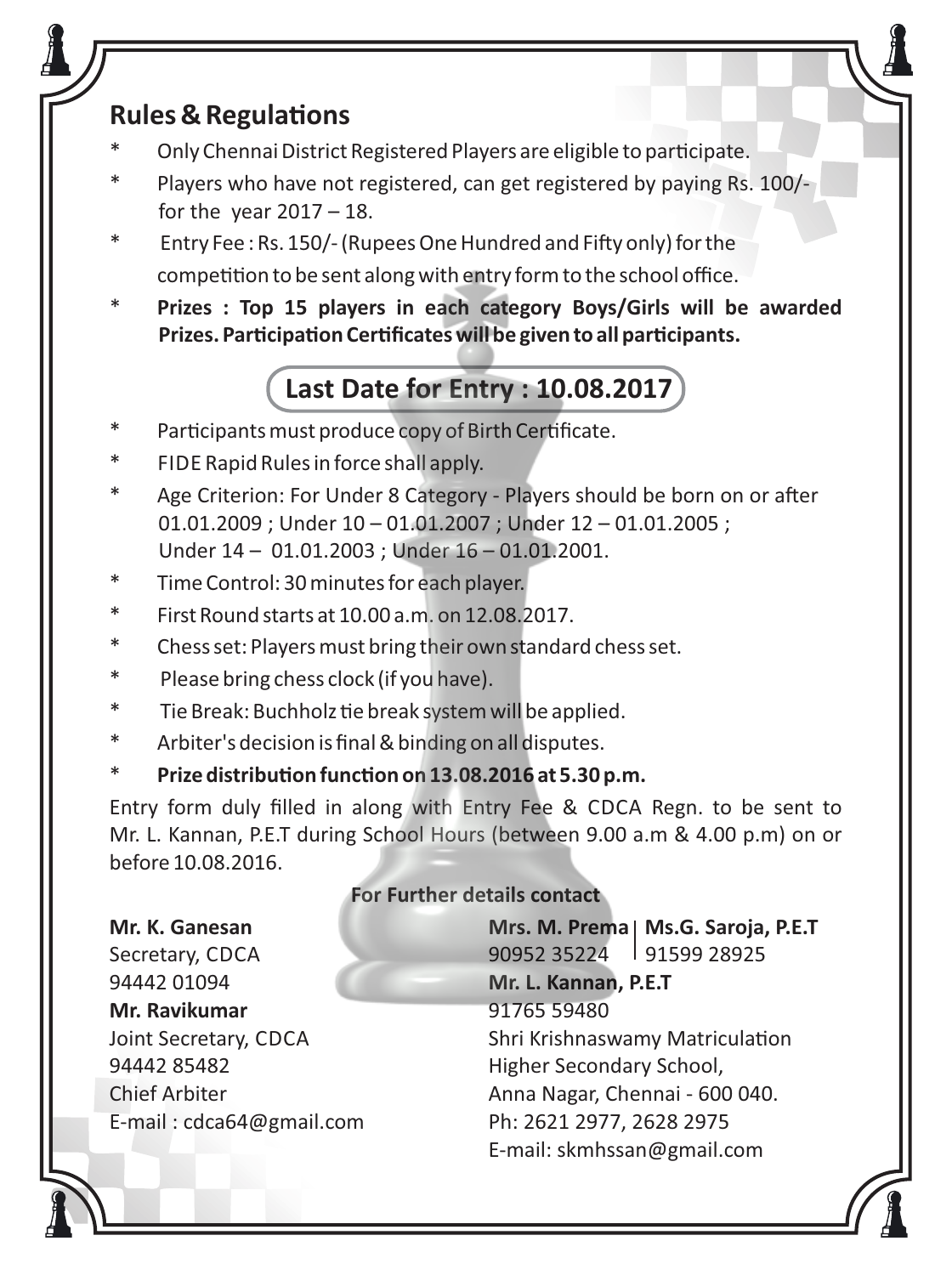

**FOUNDER**

Amarar Thiru. M. A. KRISHNASWAMY

A.M.I.S.E., M.I.C.E. (U.S.A.), F.I.M.I.

#### "Education is for improving the lives of others and for leaving your community and world better than you found it"

- By Merian Wright Edelmen.

**Amarar Thiru M. A. Krishnaswamy,** A.M.I.S.E., M.I.C.E., (U.S.A.) F.I.M.I., a revered educationist par excellence, was born on  $17<sup>th</sup>$  March 1913 in an agricultural family at Kilavikulam village near Manamadurai, Sivagangai District, Tamilnadu. His parents were Amarar Thiru Malayathevar and Amarar Thirumathi Angammal.

Seeing his brilliance, talent and knowledge, his paternal uncle Amarar Alagarswamy took Shri M. A. Krishnaswamy to Sri Lanka to pursue his education. Shri M. A. Krishnaswamy had a brilliant academic record securing proficiency at both school and college levels. It was but natural that he chose teaching as his noble profession in an endeavour not only to mould young minds, but also add direction to the student community.

His stint as a superintendent of a tea estate in Sri Lanka and subsequent placement as the Assistant Director of a Private Engineering College in Chennai stood testimony to his checkered career graph. In an effort to further the cause of education, Shri M. A. Krishnaswamy started the "College of Engineering Technology" at Nungambakkam in 1960, wherein students successfully completed A.M.I.E, which has a course equivalence to that of B.E (Civil, Mechanical and Electrical) and Automobile Engineering courses, approved by both the state and central governments. Being appointed as one of the Board members of the Institution of Engineers (India) in Kolkata was another feather on his cap.

His quest for knowledge manifested in the form of membership in M.I.C.E, from the International Corporation of America, A.M.I.S.E membership from the Institute of Science besides membership from the Institute of the Motor Industry.

His marriage with his niece Amarar Thirumathi Muniyambal, was a pleasant milestone in his life, and the loving couple were blessed with three daughters and two sons who ardently looked up to their father with adoration as a role model.

His deep passion for the cause of education leads him to start a nursery school in 1963 named Children English School at Nungambakkam, Chennai with 17 children. This later on grew in stature to become a Matriculation Higher Secondary School till date. The Krishnaswamy Educational Trust (Regd.) was the offshoot of his initiatives to enable a chain of schools on a self financing basis to be started.

Thiru. M.A.K. Balakrisshnan, elder son of Shri. M. A. Krishnaswamy rendered moral support besides lending his brain and brawn to his father in establishing and running the schools at Nungambakkam (1965), Anna Nagar (1973), K.K. Nagar(1979), Ashok Nagar (1984) & Villivakkam (1986).

A popular quote says that "the most service to others is service to those who are not like yourself" has passionately motivated him to lend a helping hand to many on underprivileged person from his ancestral home town with accommodation, employment opportunities and free education for their families.

Being a keen follower of simplicity enabled him to develop a network of contacts to further the dual causes of education and service, for which the Lion's Club partnered with him.

After, his sad demise on 04.06.1988, his elder son Shri. M.A.K. Balakrisshnan is ardently following his footsteps as the acting by torch bearer of the Trust, aided by his sons. The Matriculation School at Anna nagar West (1992) and Ayapakkam, Ambattur (2002), speaks volumes for this.

The long drawn dream of Shri M. A. Krishnaswamy to start an Institution to cater to the needs of the young women resulted in the birth of "Shri Krishnaswamy College for Women" on 29.07.2010 by Shri. M.A.K. Balakrisshnan.

"Whoever renders service to many puts himself in line for greatness – great wealth, great return, great satisfaction, great reputation and great joy.".........